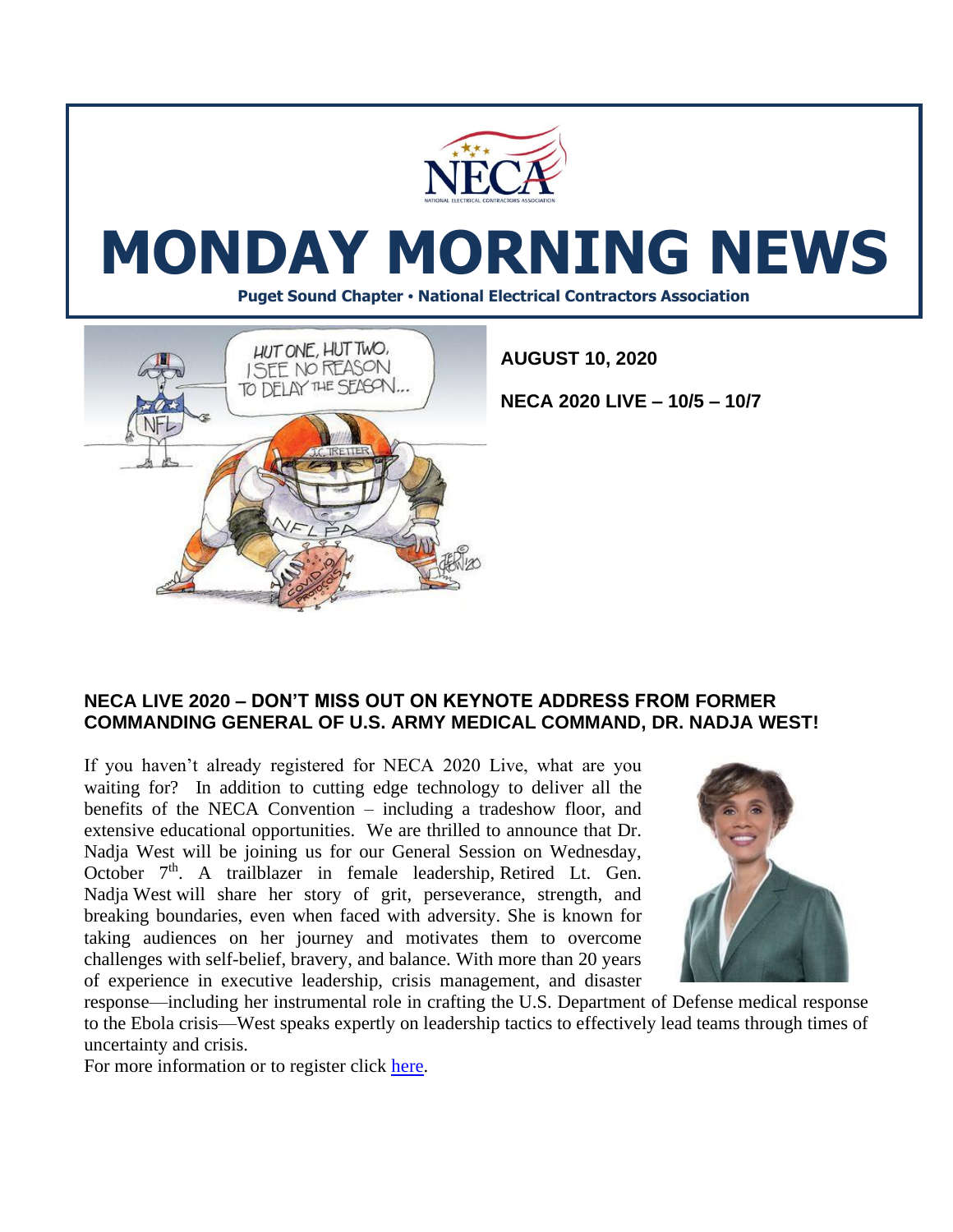## **SHARP DROP IN VALUE FOR SEATTLE AREA CONSTRUCTION STARTS DURING FIRST HALF OF 2020 – REPORT SHOWS**

The value of all construction starts in the Seattle tri-county area declined 31% to \$4 billion during the first six months of 2020, according to Dodge Data & Analytics' latest report.

However, in June – after full construction activity was allowed to resume in most of the region – the value of overall starts increased 10%, with nonresidential projects' values leaping 80%. Nonresidential includes all commercial building types plus education, health care, religious and government buildings.

Excluding institutional projects like educational facilities and hospitals, the Seattle area saw commercial and multifamily starts fall 26% to \$1.6 billion. Nationally, Dodge reported starts plunged 22% below the first half of 2019, with only warehouse construction posting a very small gain.

Even before the pandemic, construction activity in the Seattle region was waning, with the total value of starts down 17% and 36% in January and February, respectively.

The brunt of the Covid-19 pandemic was felt in April when the value of all starts fell 68%, with nonresidential declining 86%.

# **FREE MARKETS DESTROY: WASHINGTON IS FIRST STATE IN THE COUNTRY TO HEAR GROUNDBREAKING NEW MESSAGE**

The Washington Policy Center (WPC), one of the nation's leading state-based, independent research organizations, announced a bold, inspirational, and first-of-its-kind campaign to highlight the value of the free market. "Free Markets Destroy" will focus on the power of the marketplace to destroy society's worst problems and continually improve our lives.

WPC has teamed up with the creative studio Emergent Order in Austin, Texas for the \$1 million effort. The launch on social media platforms including Facebook and Instagram is hoping to reach millions of Washingtonians, specifically the youngest generations.

"We have a growing concern – young Americans are warming to the idea of socialism and are deeply skeptical of our free enterprise system," explained WPC President Dann Mead Smith. "But they are also the first to pursue new technology, new cures, and all of the things the free market system provides. We know that the Free Market Destroys the things everyone in society hates – and replaces them with something even better."

Washington Policy Center focuses on eight key research areas: Agriculture, Education, Environment, Government Reform, Health Care, Small Business, Transportation and Worker Rights.

# **TEMPORARY ALLOWANCE FOR VIRTUAL BASIC TRAINEE CLASSES**

Due to the impact of the COVID-19 pandemic on availability of basic classroom training for electrical trainees, approved classroom training providers may temporarily provide their classes through an internetbased instruction platform under the following conditions:

• Trainees and instructors must continuously interact in real time by live audio and video during the entire period of instruction and by live video during competency examinations;

#### Providers must:

a. Allow department oversight by sending an invitation to ElectricalProgram@lni.wa.gov for every internet trainee class. Invitations must include: a hyperlink and any password needed to join the class, L&I issued course approval number, class agenda (name of class and instructor, date of class, starting time, ending time, breaks, etc.); and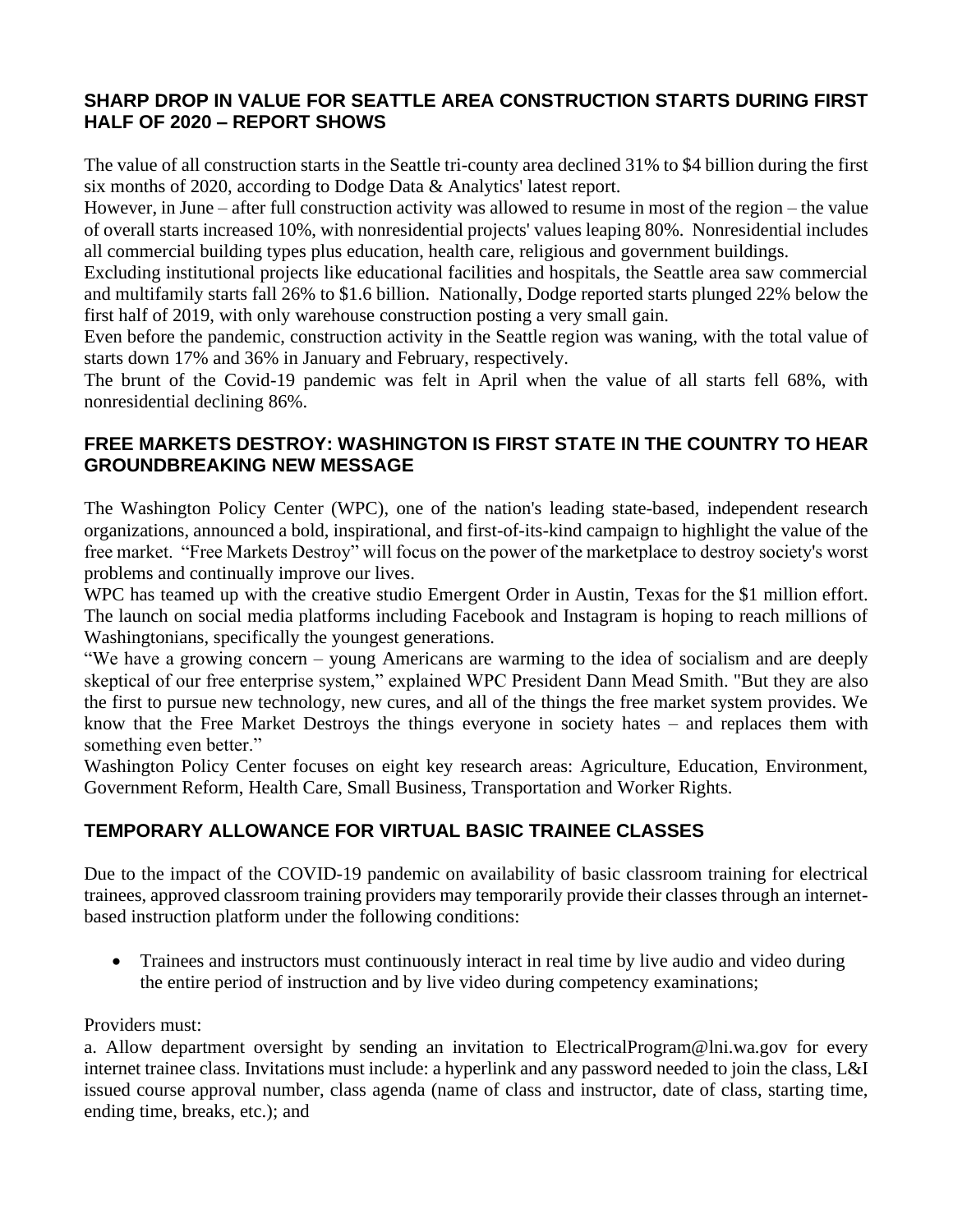- b. Limit class size to fifteen students or less; and
- c. Verify student identity using government issued photo identification.

This temporary allowance will be in effect until normal classroom education can safely resume in consultation with the Electrical Board and industry stakeholders.

## **REMINDER – OUTDOOR HEAT EXPOSURE RULE APPLIES FROM MAY 1ST THROUGH SEPTEMBER 30TH**

Outdoor Heat Exposure applies to all employers with employees performing work in an outdoor environment. The Labor and Industries (L&I) Washington Administrative Code (WAC) 296-62-095 requires the Outdoor Heat Exposure Requirements to be in effect from May 1<sup>st</sup> to September 30<sup>th</sup>. It is only enforceable when employees are exposed to outdoor heat at or above the applicable temperature listed in the following table:

| Non-breathing clothes including vapor barrier<br>clothing or PPE such as chemical resistant suits. | $52^{\circ}$ |
|----------------------------------------------------------------------------------------------------|--------------|
| Double-layer woven clothes including coveralls, $\vert$ 77°<br>jackets and sweatshirts.            |              |
| All other clothing.                                                                                | 89°          |

Outdoor Temperature Action Levels

To determine which temperature applies to each worksite, select the temperature associated with the general type of clothing or personal protective equipment (PPE) each employee is required to wear. This WAC Standard doesn't apply to incidental exposure, which exists when an employee is not required to perform a work activity outdoors for more than 15 minutes in any 60-minute period. This exception may be applied every hour during the work shift. Training must be provided to all employees and supervisors prior to outdoor work which exceeds a temperature listed in the table above. Employers are required to maintain an outdoor heat exposure program in their written accident prevention program. More information can be found on L&I website by clicking [here.](https://www.lni.wa.gov/safety-health/safety-training-materials/training-kits) If you need a sample Heat Stress Program, please contact NECA Director of Safety, Justin Thayer at [justin@necaseattle.org.](mailto:justin@necaseattle.org)

**ON THIS DAY IN HISTORY 1846 –** After a decade of debate about how best to spend a bequest left to America from an obscure English scientist, President [James K. Polk](https://www.history.com/topics/us-presidents/james-polk) signs the Smithsonian Institution Act into law on this day in 1846.

In 1829, James Smithson died in Italy, leaving behind a will with a peculiar footnote. In the event that his only nephew died without any heirs, Smithson decreed that the whole of his estate would go to "the United States of America, to found at Washington, under the name of the Smithsonian Institution, an Establishment for the increase and diffusion of knowledge." Smithson's curious bequest to a country that he had never visited aroused significant attention on both sides of the Atlantic.

Today, the Smithsonian is composed of several museums and galleries including the recently opened National Museum of African American History and Culture, nine research facilities throughout the United States and the world, and the national zoo. Besides the original Smithsonian Institution Building, popularly known as the "Castle," visitors to [Washington,](https://www.history.com/topics/us-states/washington-dc)  [D.C.,](https://www.history.com/topics/us-states/washington-dc) tour the National Museum of Natural History, which houses the natural science collections, the National Zoological Park, and the National Portrait Gallery. The National